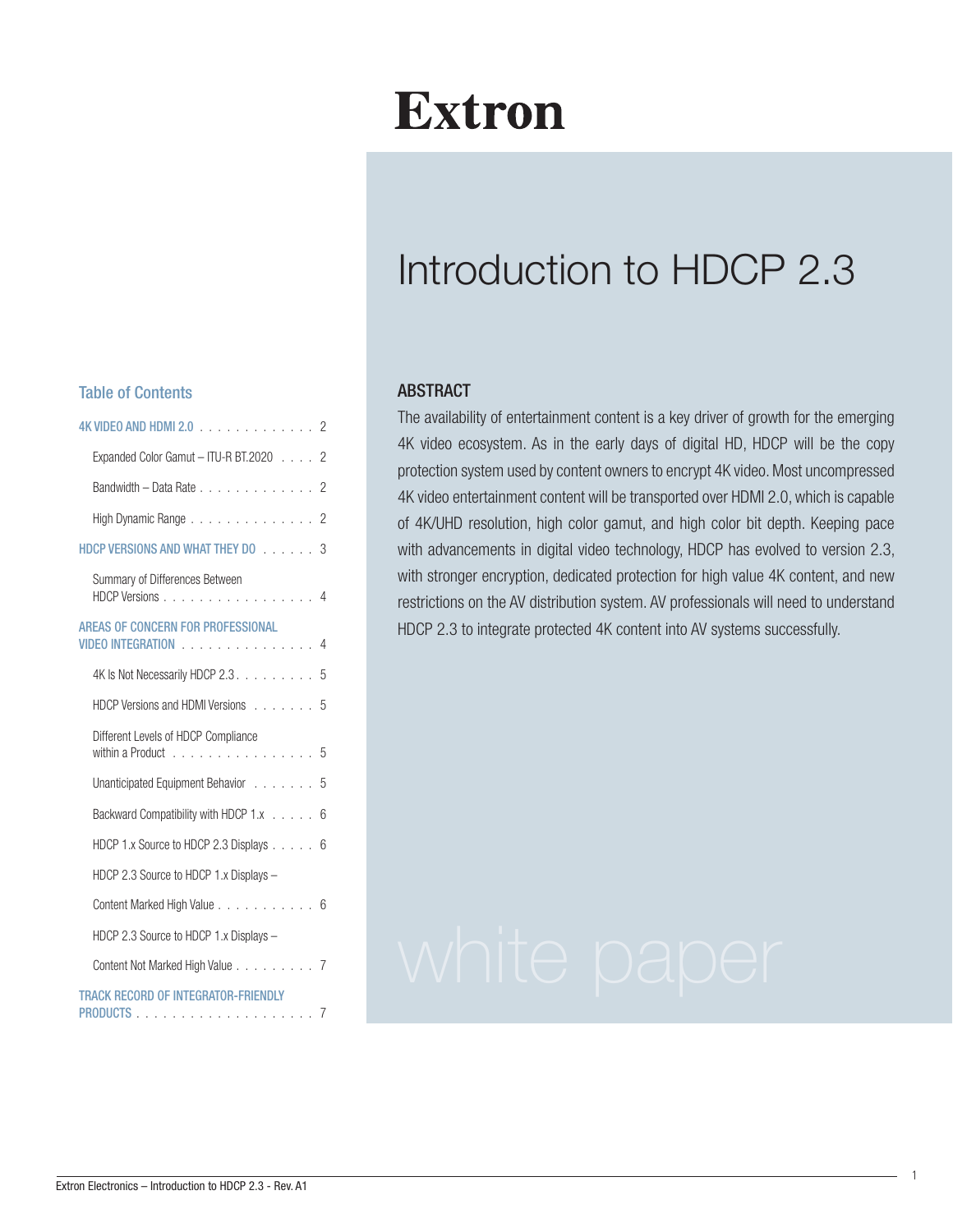

#### Figure 1: Color Gamut Comparison

#### 4K Video and HDMI 2.0

4K offers potential to deliver video signals that provide a more vivid, lifelike viewing experience, with features such as expanded color palettes, brighter, more detailed images, and high frame rates. The HDMI 2.0 standard gives the ability to support material with all of these elements combined. Subsequently, many AV equipment manufacturers are incorporating HDCP 2.3 into their products to protect high-value 4K content.

#### Expanded Color Gamut – ITU-R BT.2020

With support for Rec. BT.2020, 4K content and displays have the potential to present imagery with dramatically wider color representation than traditional high-definition video, as shown in Figure 1. This will have just as much impact on the viewing experience as 4K's increased resolution, and potentially even more so on smaller screens where the advantages of increased resolution is less pronounced.

#### Bandwidth – Data Rate

Due to the high bandwidth requirements of 4K signals, video interfaces must support very high data rates. The HDMI 2.0 specification, released in September 2013, increases the maximum data rate to 18.0 Gbps for sending a 4K signal with a 60 Hz frame rate over a single HDMI cable at 8-bit color or up to 30 Hz with 10-bit color. HDMI 2.0 also supports 4:2:0 chroma subsampling. This enables a 4K signal with a 60 Hz frame rate, 8-bit color depth, and 4:2:0 chroma subsampling to be sent at the same data rate as a 4K 30 Hz signal with 8-bit color and 4:4:4 chroma sampling, as shown in Table 1.

#### High Dynamic Range - HDR

HDR is another integral part of the 4K format. The dynamic range of a video signal is the difference between the darkest black and brightest white that can be produced. Major manufacturers have announced that their upcoming displays will be capable of displaying HDR content. It is estimated that HDR encoded content will require 20% additional bandwidth compared to non-HDR content.

|                   |                   |                        | Data Rate Required for Video Signals |             |                     |
|-------------------|-------------------|------------------------|--------------------------------------|-------------|---------------------|
| <b>Resolution</b> | <b>Frame Rate</b> | <b>Chroma Sampling</b> | <b>Pixel Clock</b>                   | 8-bit Color | <b>10-bit Color</b> |
| 1080p/2K          | 60 Hz             | 4:4:4                  | 148.5 MHz                            | 4.46 Gbps   | 5.57 Gbps           |
| 4K/UHD            | 30 Hz             | 4:4:4                  | 297.00 MHz                           | 8.91 Gbps   | 11.14 Gbps          |
| 4K/UHD            | 60 Hz             | 4:2:0                  | 594.00 MHz                           | 8.91 Gbps   | 11.14 Gbps          |
| 4K/UHD            | 60 Hz             | 4:4:4                  | 594.00 MHz                           | 17.82 Gbps  | 22.28 Gbps          |

Table 1: Data Rate Requirements for Video Signals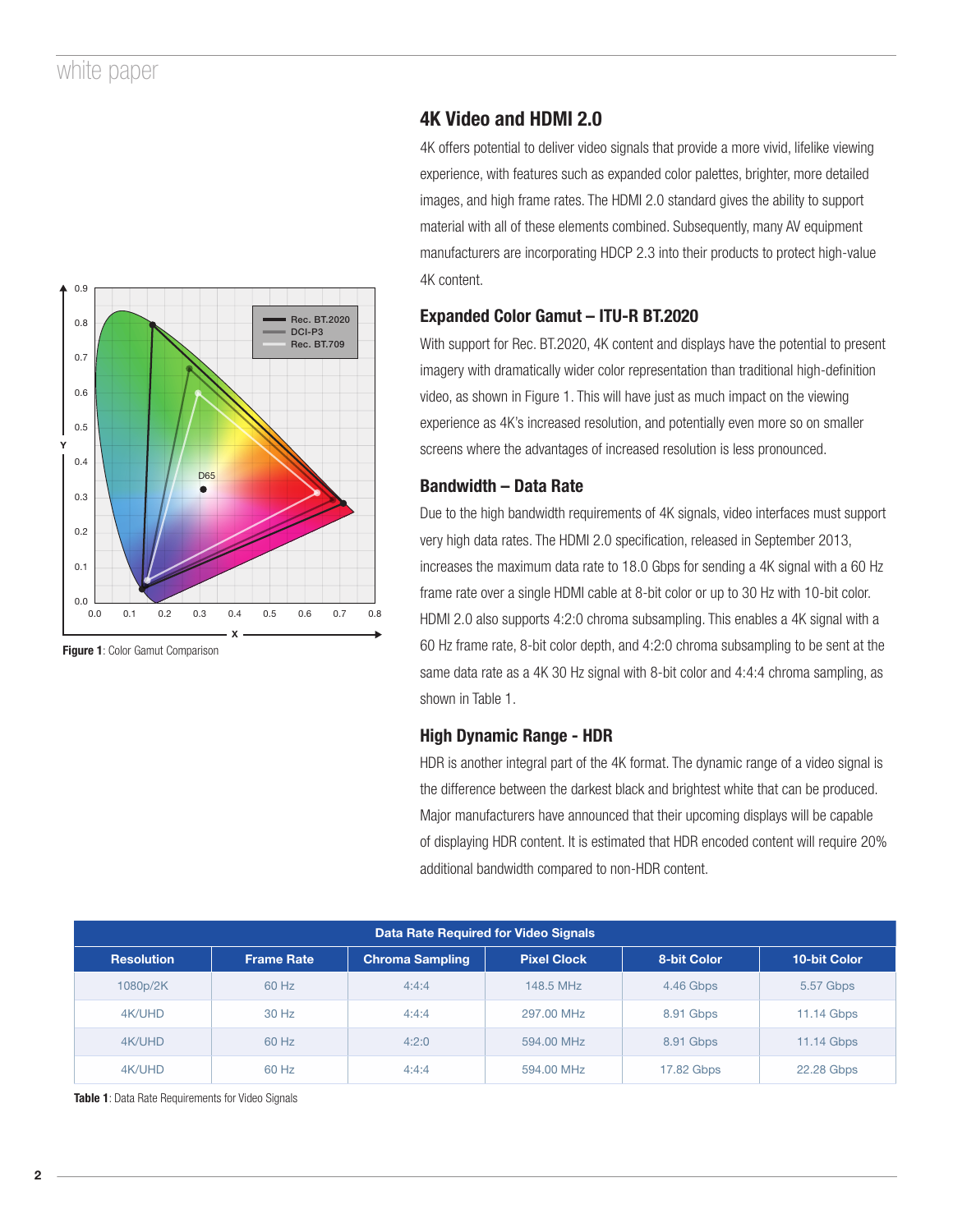# HDCP Versions and What They Do

Since its introduction in 2000, HDCP copy protection for digital video interfaces, such as DVI, HDMI, and DisplayPort, has been universally adopted. It is used in consumer and commercial AV equipment such as flat panel displays, projectors, PCs, tablets, media players, switchers, distribution amplifiers, and many other product types. Besides adding references to DisplayPort in HDCP 1.3, there is very little operational difference between HDCP versions 1.0 to 1.4; so they will be referred to as HDCP 1.x henceforth.

Intended as copy protection for consumer-level entertainment content, HDCP 1.x imposes restrictions on the video distribution network, such that all equipment in the video signal chain from the source to the display must be HDCP-compliant for successful display of protected content. The source will only transmit video once it determines that all downstream sinks and repeaters are HDCP compliant, and that there are fewer than 128 total downstream sinks and less than 7 levels of repeaters. Any time there is a break in the video transmission, the entire authentication procedure needs to be repeated.

HDCP 2.0 was released in 2008 to strengthen encryption and be applicable to any digital interface, including Ethernet, wireless, or compressed formats. HDCP 2.0 employs a completely different encryption scheme from HDCP 1.x, replacing the specialized 56-bit HDCP 1.x encryption scheme with two standard algorithms from the data security industry: an RSA - Rivest-Shamir-Adleman cryptosystem with 1024 and 3072-bit keys for authentication and a 128-bit AES - Advanced Encryption System for content encryption. The maximum size of any HDCP 2.0 video distribution network is reduced to 32 sinks and 4 levels of repeaters. To block distribution of protected video over a wide area, HDCP 2.0 has a locality check mechanism where sinks must respond to cryptographic challenges from the video source within 7 ms.

HDCP 2.0 was not widely implemented in general HDMI products. Due to changes in encryption schemes and downstream distribution restrictions, HDCP 2.0 is not natively compatible with HDCP 1.x. To retain backward compatibility, the HDCP 2.0 specification describes the operation of HDCP 1.x converters. HDCP 2.0 found wide adoption in wireless video products, where the wireless interface is encrypted using HDCP 2.0, while the wired local video connectors retain HDCP 1.x.

With 4K content on the horizon, HDCP 2.1 was introduced in 2011 with all the enhanced security features of HDCP 2.0, while adding a mechanism called the Content Stream Type to restrict transmission of high value content. When video content is identified as high value using this mechanism, it is not allowed to be transmitted to any downstream sinks that support HDCP versions lower than 2.1.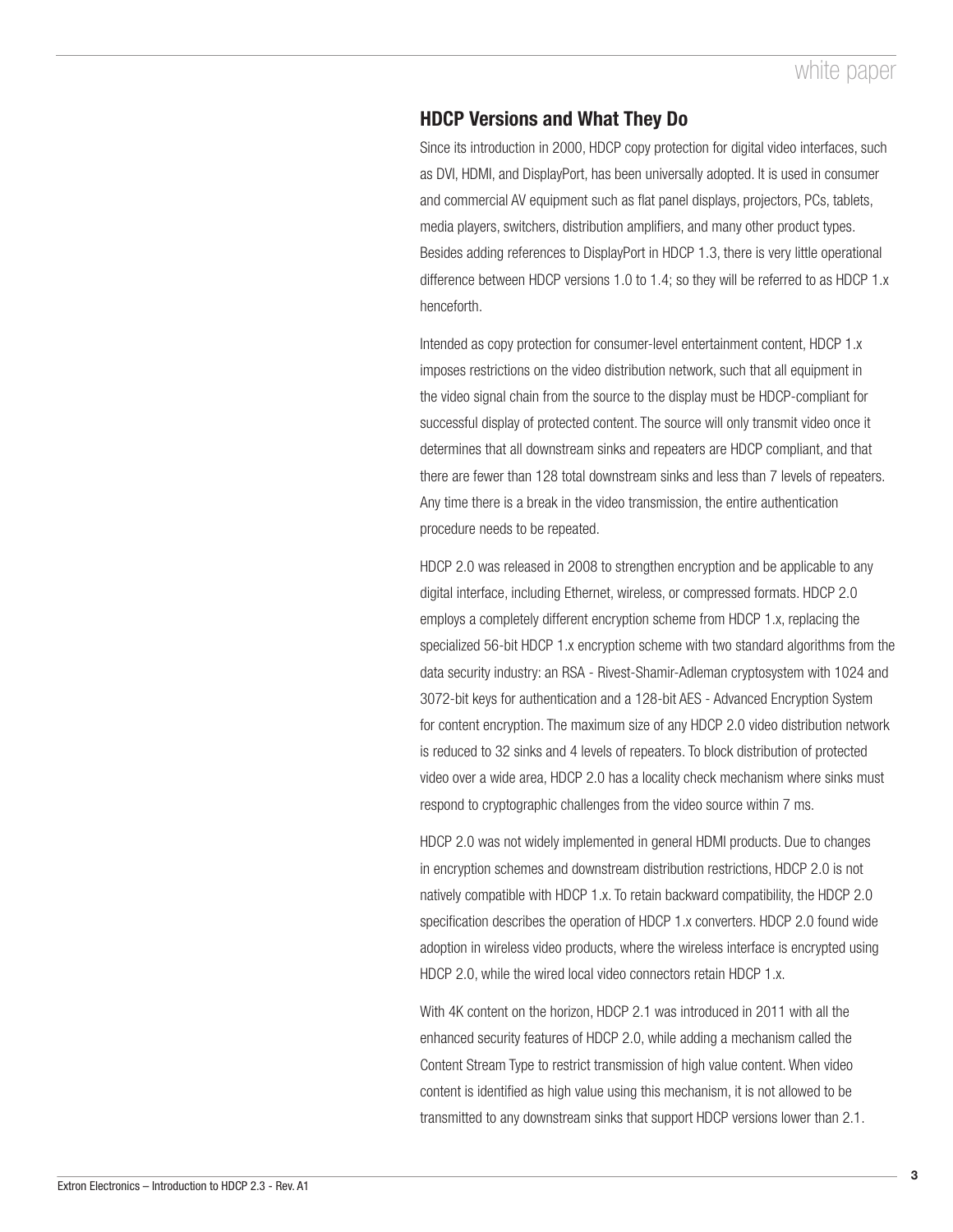HDCP 2.2 was introduced in 2012 and strengthened some procedures in the HDCP 2.1 security protocol. The following year, a dedicated specification was released to support the mapping of HDCP 2.2 to HDMI. Its high value content protection mechanism is well suited for the anticipated growth of the 4K video ecosystem. The sustained expansion of 4K video will require entertainment content to drive demand, and owners of 4K content rights will require enhanced copy protection. HDCP 2.3 was released in 2018. In addition to security enhancements, it can lock out devices lower than HDCP 2.2 from encrypting high value content.

## Summary of Differences Between HDCP Versions

|                                                             | HDCP 1.x                                                                | <b>HDCP 2.0</b>                                                                 | <b>HDCP 2.1/+</b>                                                                  |
|-------------------------------------------------------------|-------------------------------------------------------------------------|---------------------------------------------------------------------------------|------------------------------------------------------------------------------------|
| <b>Encryption Method</b>                                    | Specialized 56-bit symmetric system<br>used for both authentication and | Authentication: Industry standard<br>RSA 1024 and 3072-bit asymmetric<br>system | Authentication: Industry standard<br>RSA 1024 and 3072-bit asymmetric<br>system    |
|                                                             | video encryption                                                        | Video encryption: Industry standard<br>AES symmetric 128-bit system             | Video encryption: Industry standard<br>AES symmetric 128-bit system                |
| <b>Applicable interfaces</b>                                | DVI, HDMI, DisplayPort                                                  | Any 2-way digital interface                                                     | Any 2-way digital interface                                                        |
| <b>Maximum downstream</b><br>receivers for each transmitter | < 128                                                                   | $32$                                                                            | < 32                                                                               |
| <b>Maximum repeater levels for</b><br>each transmitter      | <7                                                                      | $\leq 4$                                                                        | $\leq 4$                                                                           |
| <b>Backward Compatibility</b>                               | All versions of HDCP 1.x are<br>compatible with each other              | Specification defines conversion<br>mechanism for interfacing with<br>HDCP 1.x  | Specification defines conversion<br>mechanism for interfacing with<br>HDCP 1.x     |
| <b>Wireless/Network Support</b>                             | Not specified                                                           | Explicitly specified with new locality<br>check requirement                     | Explicitly specified with new locality<br>check requirement                        |
| <b>High Value Content</b><br><b>Identification</b>          | N/A                                                                     | N/A                                                                             | Content flagged as high value (e.g.<br>4K movies) may be restricted for<br>display |

# Areas of Concern for Professional Video Integration 4K Is Not Necessarily HDCP 2.x

While HDCP 2.x protects 4K video entertainment content from being illegally copied, 4K video formats existed before HDCP 2.x was introduced. A wide range of video data rates is associated with 4K video. At high frame rates and color depths, the required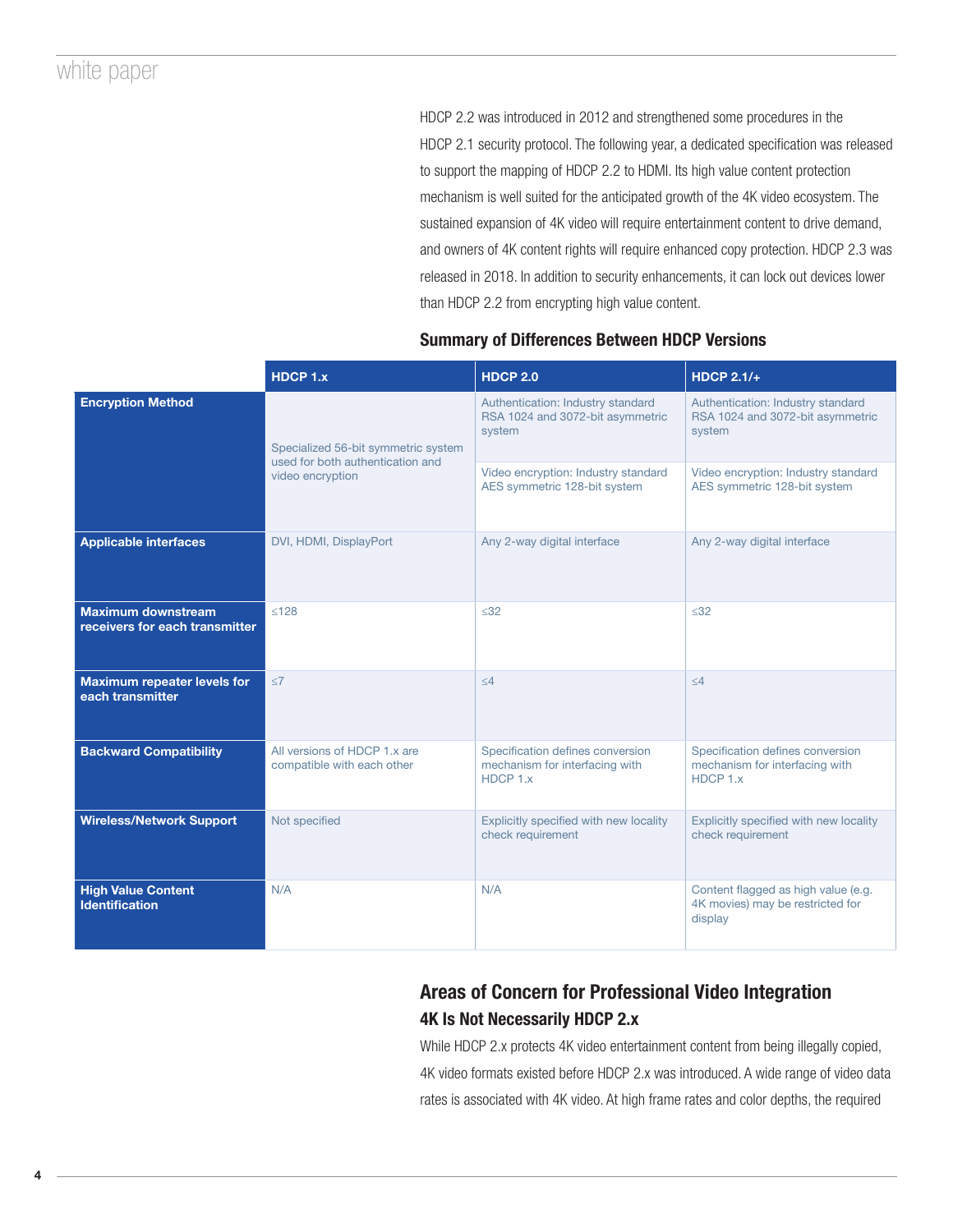| <b>Release Date</b> | <b>HDMI</b><br><b>Version</b> | <b>HDCP</b><br><b>Version</b> |
|---------------------|-------------------------------|-------------------------------|
| Feb 2000            |                               | 1.0                           |
| Dec 2002            | 1.0                           |                               |
| <b>Jun 2003</b>     |                               | 1.1                           |
| May 2004            | 1.1                           |                               |
| Aug 2005            | 1.2                           |                               |
| <b>Jun 2006</b>     | 1.3                           | 1.2                           |
| Dec 2006            |                               | 1.3                           |
| Oct 2008            |                               | 2.0                           |
| May 2009            | 1.4                           |                               |
| <b>Jul 2009</b>     |                               | 1.4                           |
| <b>Jul 2011</b>     |                               | 2.1                           |
| Feb 2013            |                               | 2.2                           |
| Sep 2013            | 2.0                           |                               |
| <b>Nov 2017</b>     | 2.1                           |                               |
| Mar 2018            |                               | 2.3                           |

Table 3: Timeline of HDMI and HDCP specification release dates

| <b>HDMI Version</b> | <b>Required HDCP</b><br><b>Implementation</b> |
|---------------------|-----------------------------------------------|
| 1.1                 | 1.1                                           |
| 1.2                 | 1.1                                           |
| 1.3                 | 1.1                                           |
| 1.4                 | 1.3                                           |
| 2.0                 | <b>None Specified</b>                         |

Table 4: HDCP versions and the corresponding HDCP implementation requirements

video data rate can exceed the 18 Gbps of HDMI 2.0. At lower frame rates, color depths, or with 4:2:0 chroma sampling, the minimum data rate required to transport uncompressed 4K can fall below 10.2 Gbps data rate and within the capability of HDMI 1.4. Thus there is a generation of AV equipment with 10.2 Gbps data rate capability which can be used to transport 4K video that is unencrypted, or encrypted with HDCP 1.x, but will not be HDCP 2.x compliant.

# HDCP Versions and HDMI Versions

HDMI and HDCP have evolved over a similar time frame, as shown in Table 3. While initially applied to the DVI and HDMI video interfaces, HDCP became interface independent as of version 2.0. Meanwhile HDMI has grown in capability as it evolved, adding features and increasing data bandwidth to accommodate high color depth and video resolutions up to 4K and beyond.

Versions of the HDMI specification up to 1.4 required HDCP implementations to adhere to specific versions, whereas HDMI 2.0 breaks with the practice and does not mention any HDCP version, as shown in Table 4.

There is HDMI 2.0 equipment that supports HDCP 2.x, but with a maximum data rate of 10.2 Gbps instead of 18 Gbps. This is typical of HDMI equipment where many features such as maximum data rate, or 3D capability, are optional and not required to be implemented fully. It is also possible to encounter some HDMI 1.4 equipment, such as extenders, that support HDCP 2.x. Consequently, the level of HDCP support for a piece of video equipment should be determined separately from HDMI.

## Different Levels of HDCP Compliance within a Product

There can be varying levels of HDCP compliance in some products with multiple video connections. For example, many 4K displays may have a mix of HDCP 2.x/4K inputs and HDCP 1.x/HD inputs. Some early 4K displays even have HDCP 2.x support on low bandwidth video inputs, but HDCP 1.4 support on high bandwidth inputs. When deploying such equipment it becomes important to specify the exact connection ports to use when designing the system, and to make sure that the correct connections are made when installing the system.

# Unanticipated Equipment Behavior

Since manufacturers have the prerogative to choose how their equipment supports HDCP 2.3, they may elect to encrypt the output using HDCP 2.3 at all times without regard to the actual setting of Content Stream Type value, thus always denying video to downstream HDCP 1.x equipment. Awareness of this possibility, investigating, and knowing the behavior of each system component will help the AV professional overcome the challenges of integrating 4K video protected by HDCP 2.3.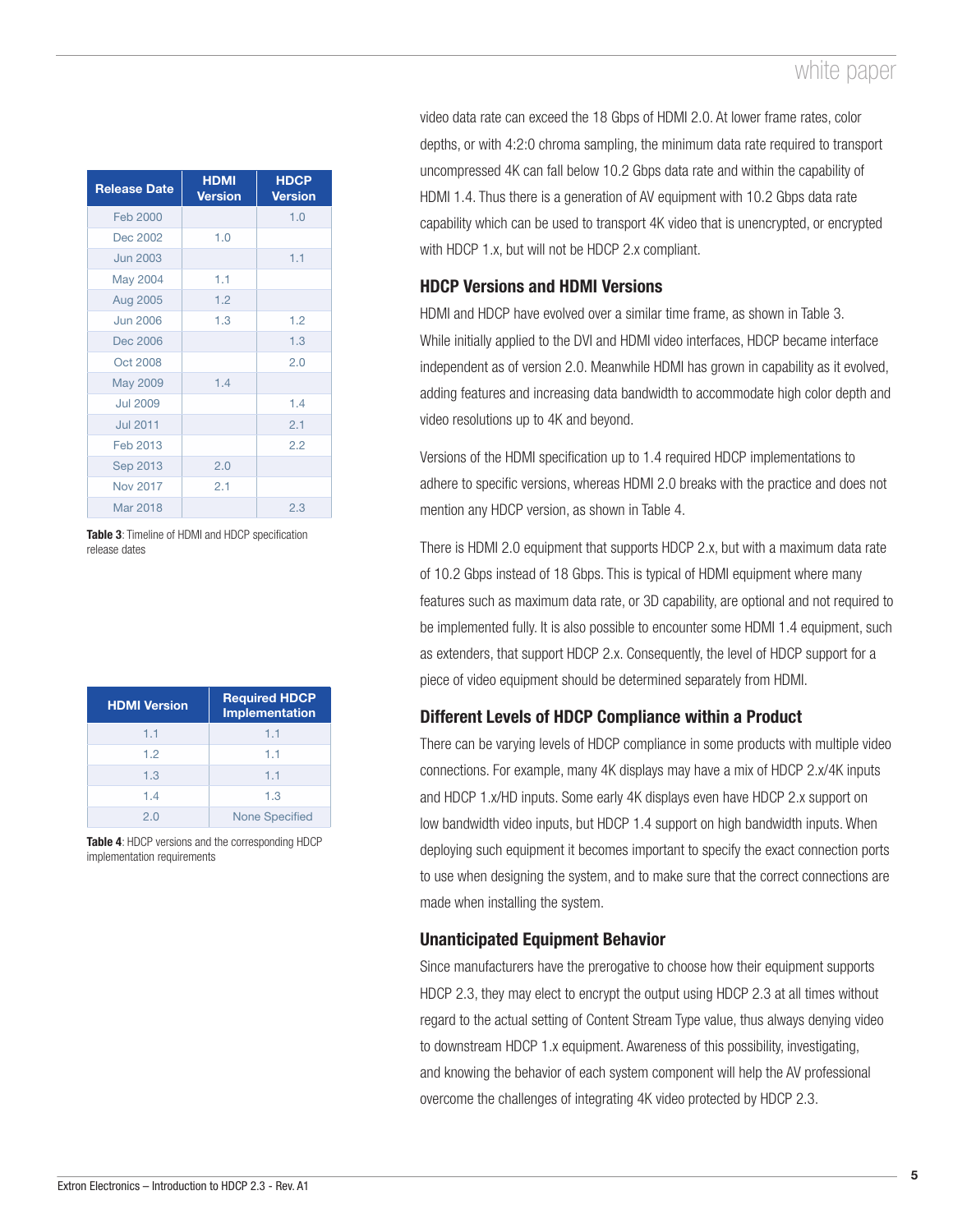# Backward Compatibility with HDCP 1.x

Transmitting HD content encrypted using HDCP 1.x, or unencrypted 4K video should be feasible in a system with mixed support for HDCP versions, but as noted above, some equipment may exhibit unanticipated behaviors due to the immature implementation of HDCP 2.3. Extron XTP II CrossPoint® matrix switchers equipped with XTP II CP HD 4K PLUS input/output boards have HDMI connections that are HDCP 2.3 compliant with full backward compatibility with HDCP 1.x. This solution will be used in the following examples to illustrate interoperability between HDCP 2.3 and HDCP 1.x.

## HDCP 1.x Source to HDCP 2.3 Displays

Displays equipped with HDCP 2.3-compliant inputs are generally capable of accepting unencrypted or HDCP 1.x-encrypted video.



# HDCP 2.3 Source to HDCP 1.x Displays – Content Marked High Value

An HDCP 2.3 compliant source, such as a 4K Blu-ray player, will not transmit high value protected content to HDCP 1.x displays.



6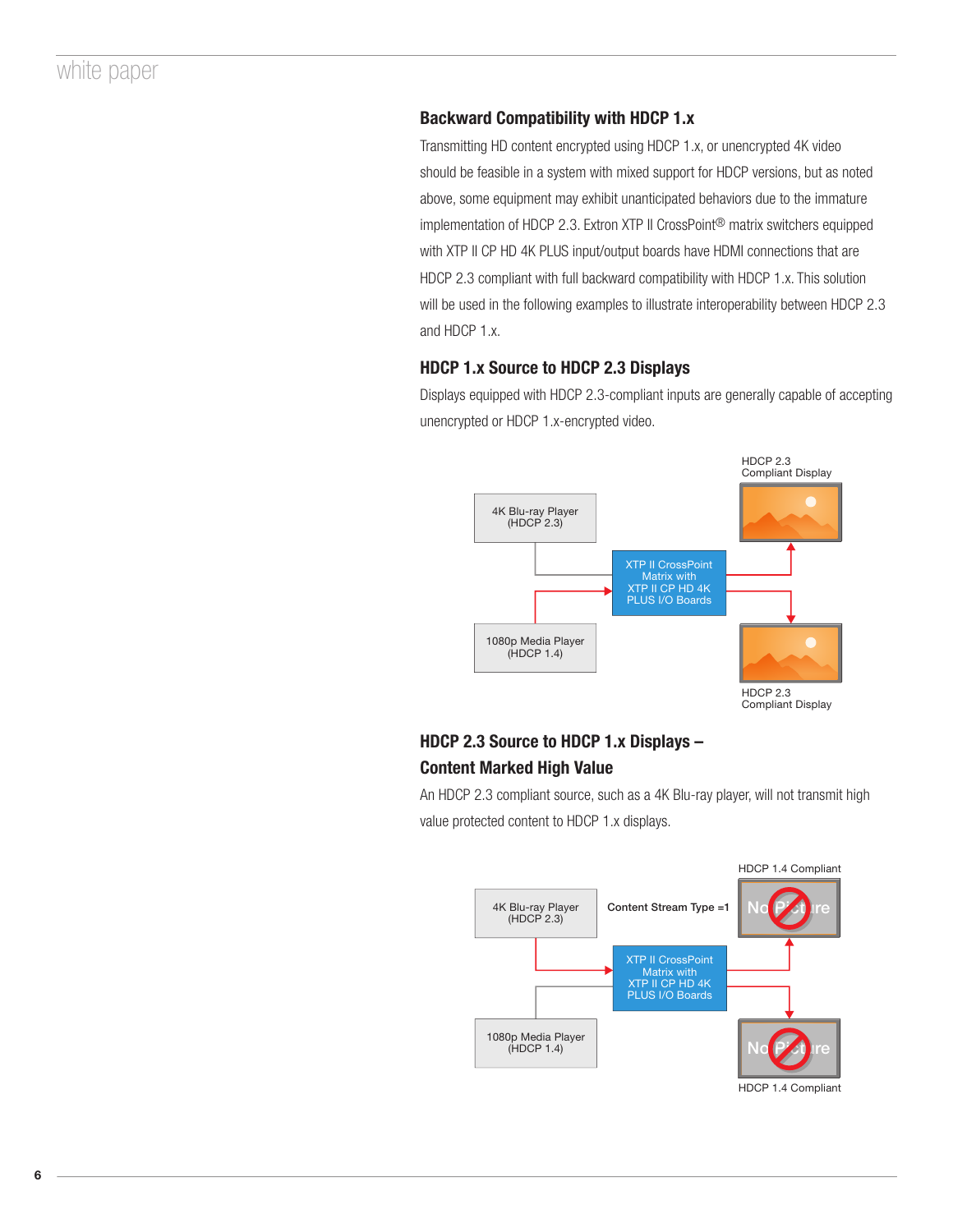# HDCP 2.3 Source to HDCP 1.x Displays – Content Not Marked High Value

An HDCP 2.3 compliant source may transmit content not marked as high value to HDCP 1.x displays. This capability is described in the HDCP 2.3 specification, but implementation in actual products may be inconsistent. XTP II CrossPoint matrix switchers and XTP II CP HD 4K PLUS I/O boards support this capability.



# Track Record of Integrator-Friendly Products

When HDCP was first introduced, integrating it into professional AV systems could be challenging. Switching a display between HDCP-encrypted sources could be slow due to the need for re-authentication. Troubleshooting HDCP issues could be difficult because there was no ready means to identify that the problem, usually just a blank screen, was caused by a failure in the HDCP handshake process.

Some sink-type equipment found in professional AV systems, such as videoconferencing codecs or video capture devices, are never HDCP compliant. Particular video sources, such as some PCs and tablets, always encrypt with HDCP by default. If an HDCP-compliant switcher is connected between an always-encrypting PC and a non-compliant VC codec, the codec will receive no video, regardless of the nature of the content being sent from the source. In this situation, the source senses the HDCP-compliant switcher and encrypts the video as usual, whereas the switcher will not send video to the codec, since it is not HDCP compliant.

Over the years, Extron has introduced product features to address the abovementioned concerns and help to integrate HDCP equipment into professional AV systems:

- Key Minder An Extron product such as the IN1806 scaling presentation switcher maintains continuous HDCP encryption between its inputs and outputs so that switching does not require re-authentication and the associated lag time.
- HDCP visual confirmation If a connected display is not HDCP compliant, an Extron product with this feature will generate a unique full screen green signal to give indication of the situation.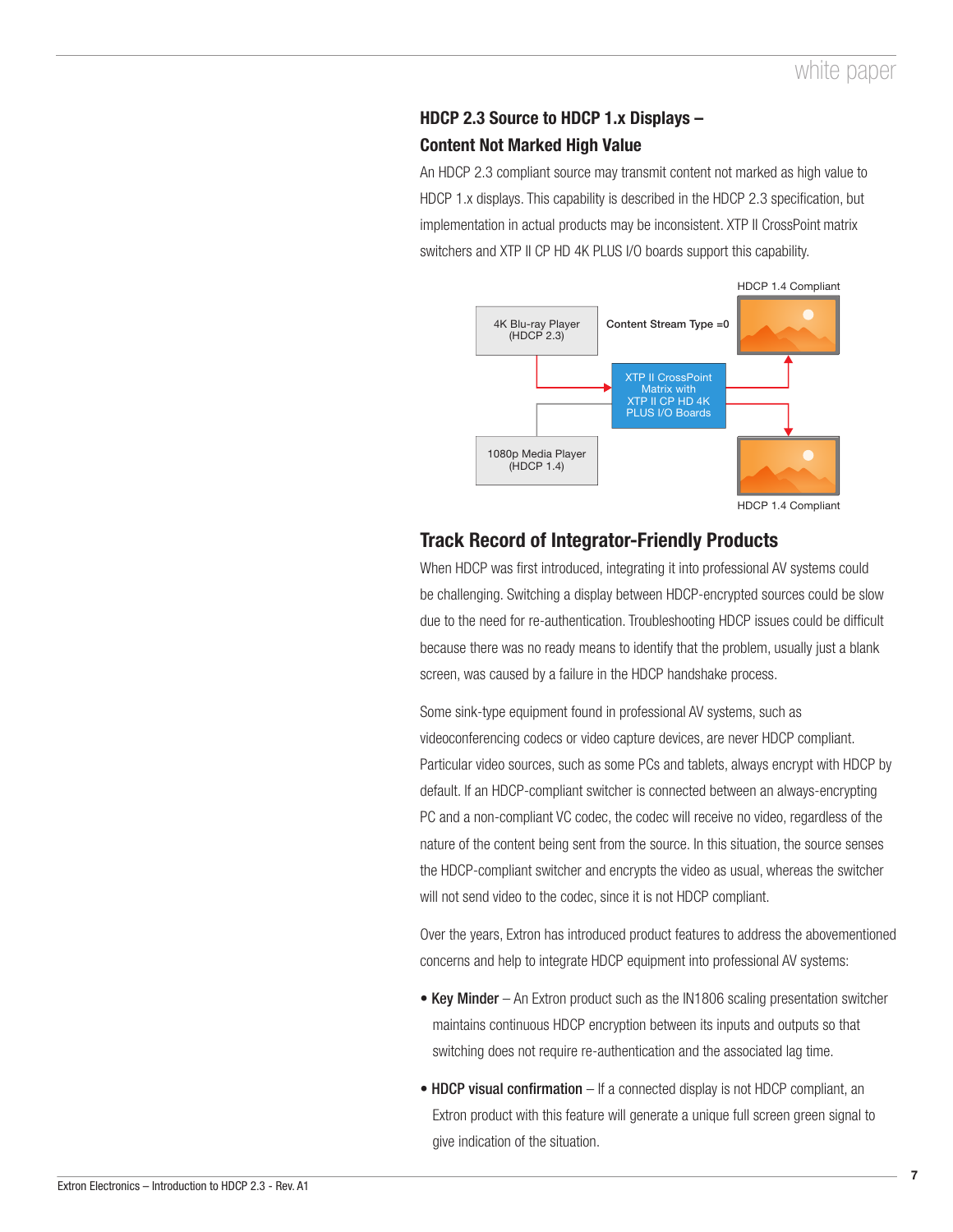

- HDCP signal presence confirmation Many Extron products have dedicated front panel LEDs, internal Web pages, SIS™ – Simple Instruction Set commands and responses, as well as configuration software to indicate the HDCP status of input and output connections.
- HDCP authorization An Extron product with this feature enables the user to designate any digital input as either HDCP compliant or non-compliant. Making an input non-compliant allows an otherwise always-encrypting source, such as an iPad, to send non-protected video so that non-HDCP sinks such as a VC codec can receive video. Protected content is not passed in non-compliant mode.

Based on our track record of commitment to Service, Support, and Solutions, Extron is well positioned to help you successfully design and deploy AV systems that require 4K, HDMI 2.0, HDCP 2.3, and other emerging video technologies.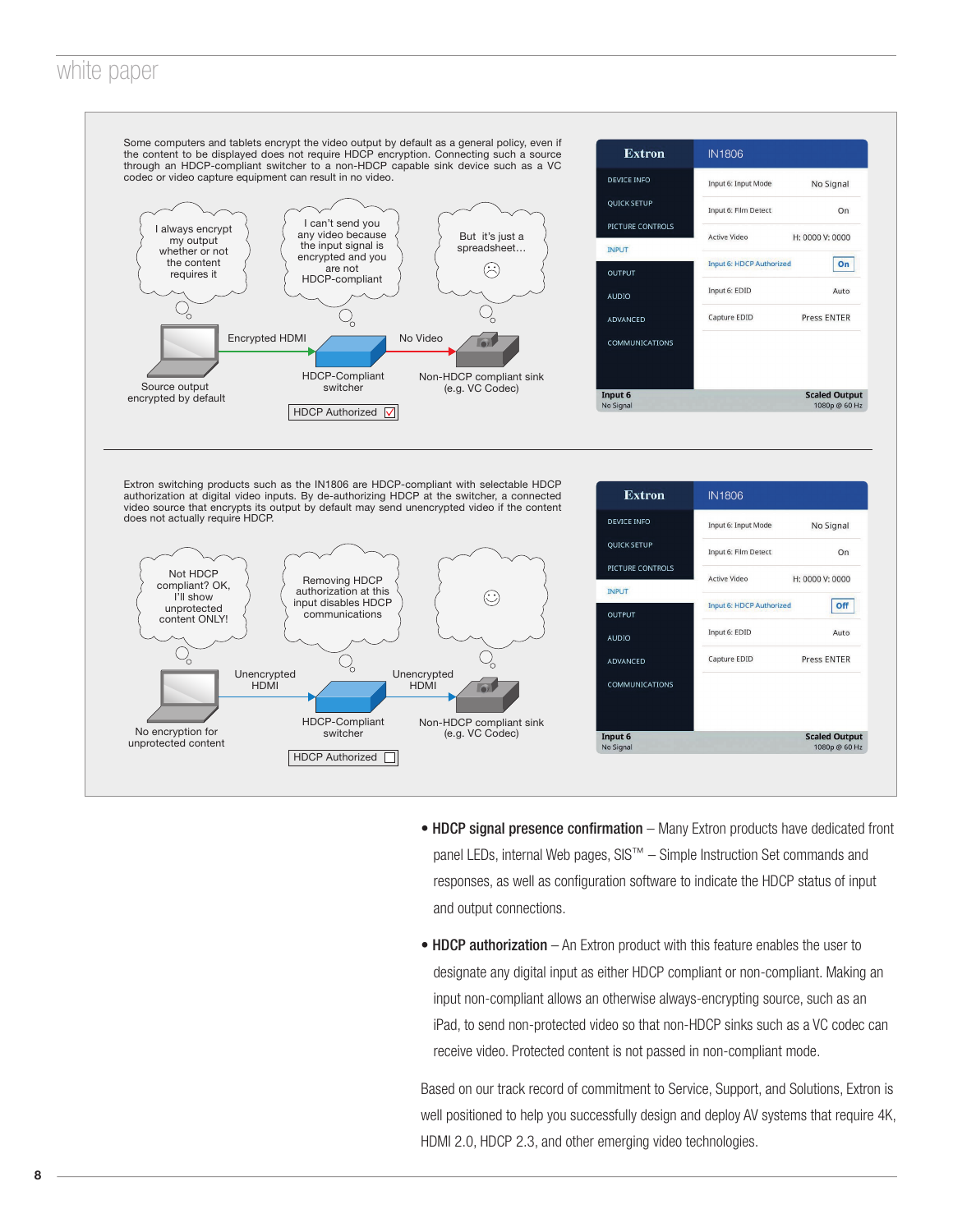| <b>Notes</b> |  |
|--------------|--|
|              |  |
|              |  |
|              |  |
|              |  |
|              |  |
|              |  |
|              |  |
|              |  |
|              |  |
|              |  |
|              |  |
|              |  |
|              |  |
|              |  |
|              |  |
|              |  |
|              |  |
|              |  |
|              |  |
|              |  |
|              |  |
|              |  |
|              |  |
|              |  |
|              |  |
|              |  |
|              |  |
|              |  |
|              |  |
|              |  |
|              |  |
|              |  |
|              |  |
|              |  |
|              |  |
|              |  |